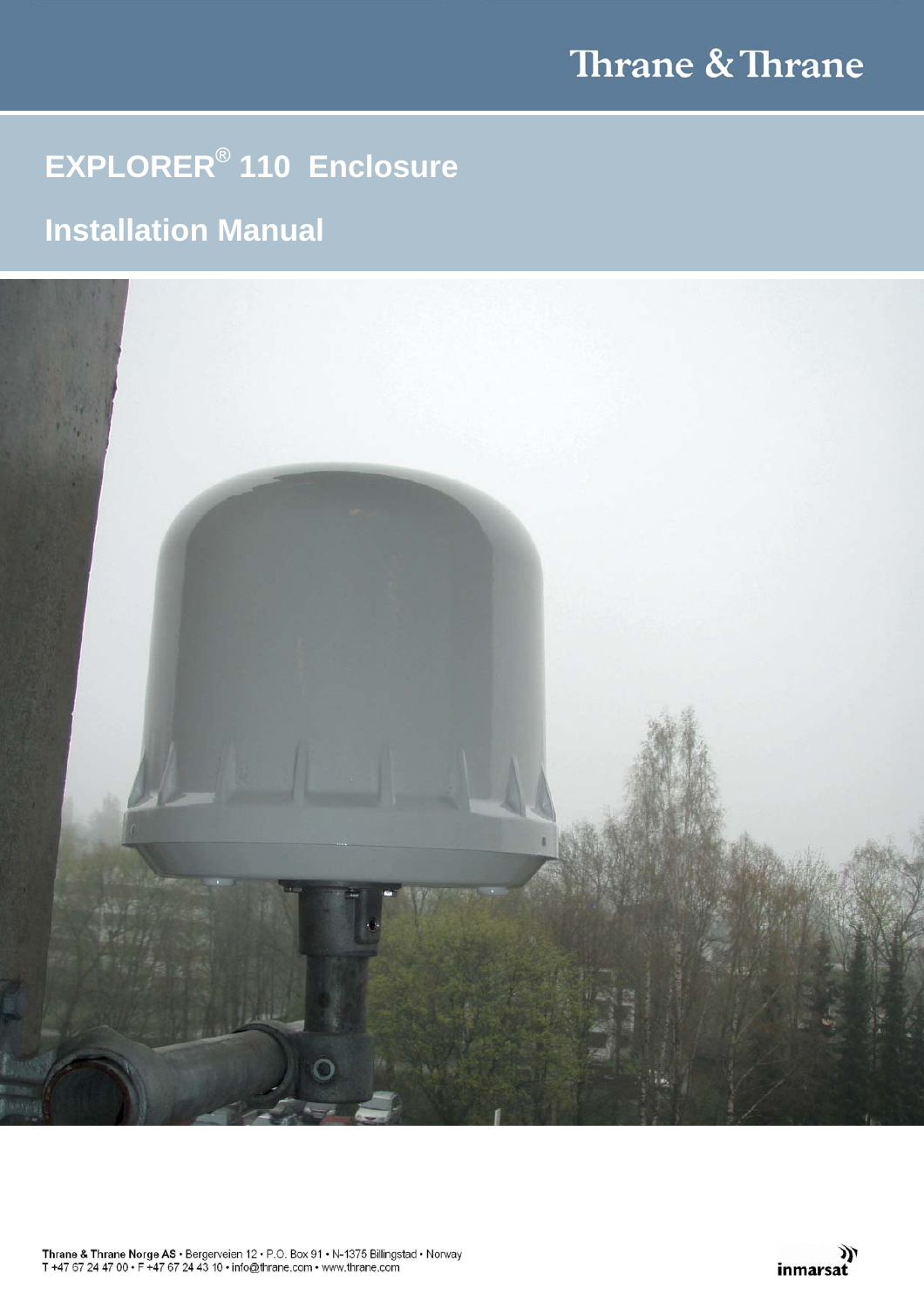### Document Name: **EXPLORER**® **110 Enclosure, Installation Manual Item no: 108656 Revision: B**

Introduction: This document describes how to assemble all parts and secure the antenna.

Typical User: Semi fixed and permanent installations of Explorer 110 in areas with tropical climate or lots of rainstorms. Field experiences from maritime use, more than 30.000 units installed since 1997.

| <b>Parts-list</b>         | <b>Radome Assembly:</b>    |                                    | 109090          | Quantity                       |
|---------------------------|----------------------------|------------------------------------|-----------------|--------------------------------|
| EXPLORER <sup>®</sup> 110 | ь                          | Radome Top                         | QSXA911392      | 1                              |
| <b>Enclosure</b>          | Þ                          | Radome Base                        | QSXA911393      | 1                              |
| Item no:                  | Þ                          | Set Screw M6x10 ISO4026 Unbraco A4 | SBA231060-0100  | $\mathbf{3}$                   |
| 108656                    | Þ                          | Gasket (between base and top)      | QSRJ104023      | $\mathbf{1}$                   |
|                           | Þ                          | <b>Metal Plate</b>                 | 108657          | $\mathbf{1}$                   |
| Part Of this              |                            |                                    |                 |                                |
| <b>Kit</b>                | <b>Flange Kit:</b>         |                                    | 103372          |                                |
|                           | Þ                          | Washer M6, A4                      | 103060          | 6                              |
|                           | Þ                          | Screw, M6x25, ISO4017, Hex A4      | QSBA189060-0250 | 6                              |
|                           | Þ                          | Locking NutM6, ISO7040, A4         | QSBM111060      | 6                              |
|                           | Þ                          | Set Screw M12x12, A4               | SXAR920221/1    | $\overline{2}$                 |
|                           | ▶                          | Flange                             | SXAR920211      | 1                              |
|                           | Þ                          | Gasket                             | QSRJ104016      | $\mathbf{1}$                   |
|                           | <b>Cable Mounting Kit:</b> |                                    | 109071          |                                |
|                           | ь                          | Cable Strap 3,6 x 142 mm, black    | 109076          | 10                             |
|                           | Þ                          | Cable Strap Mount, Medium          | 108664          | $\mathbf{1}$                   |
|                           | Þ                          | Tie Mount                          | 108670          | $\overline{2}$                 |
|                           | Þ                          | <b>Terminal Block</b>              | QNER101001/2    | 7                              |
|                           | Þ                          | <b>End Plate</b>                   | QNEY101001      | $\overline{2}$                 |
|                           | Þ                          | Screw, Ø2, 9x9, 5, Panhead         | QSBF119029-0095 | 3                              |
|                           |                            |                                    |                 |                                |
|                           | <b>Packaging Kit:</b>      |                                    | 109085          |                                |
|                           | ь                          | Cardboard Box MiniM Radome         | 109086          | $\mathbf 1$                    |
|                           | Þ<br>ь                     | Cardboard Box End Insert           | 109087          | $\overline{2}$<br>$\mathbf{1}$ |
|                           | Misc.:                     | Cardboard Box Pipe Insert          | 109089          |                                |
|                           | Þ                          | Installation Manual (this)         | 108656          | 1                              |
|                           |                            |                                    |                 |                                |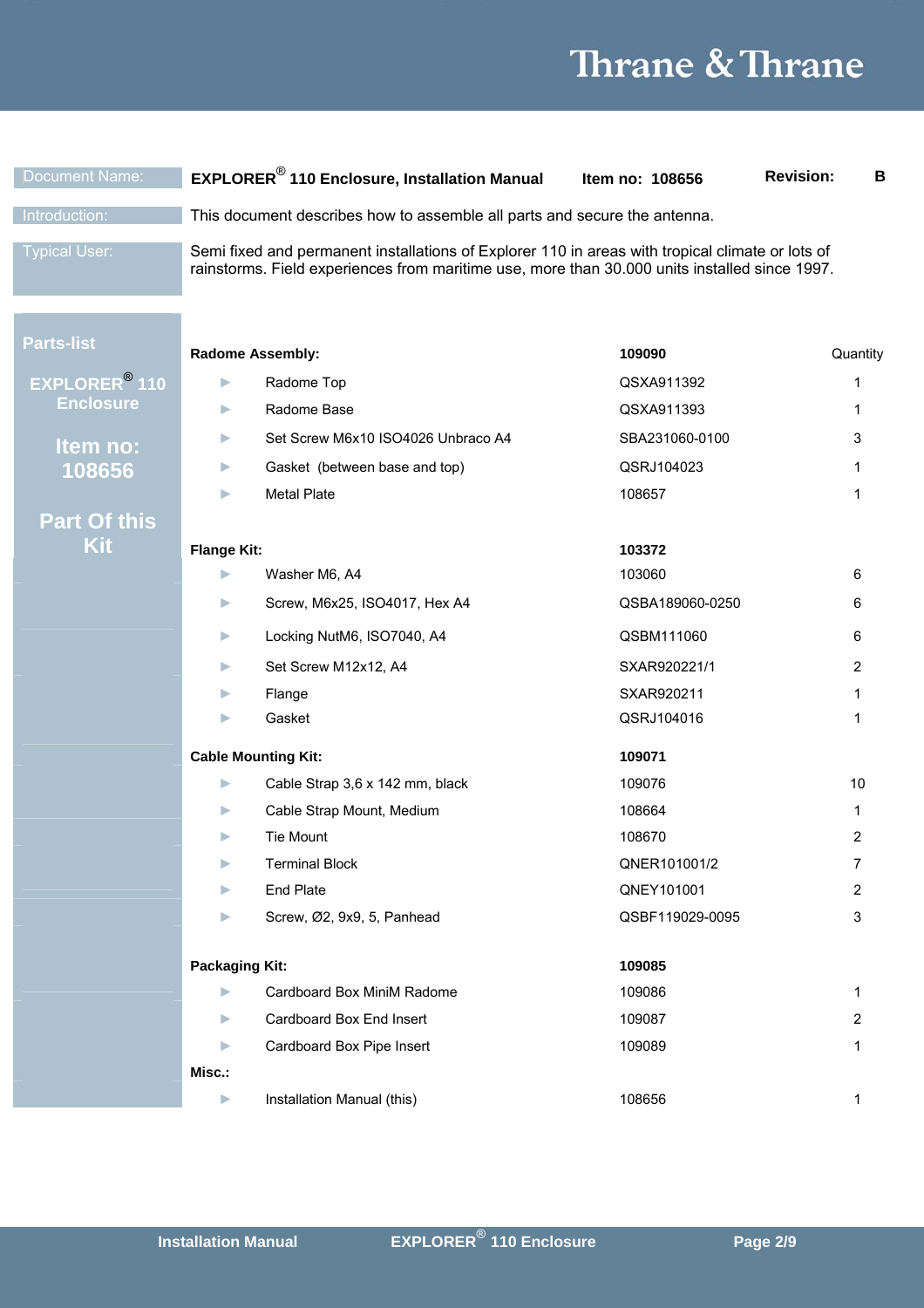### **Parts-list**

#### **Equipment to be bought separate:**

### **EXPLORER**® **110 Enclosure cont.**

### **Not part of this kit.**

| Þ                     | Split Cable (Antenna Cable), 3m            | 107425                             |
|-----------------------|--------------------------------------------|------------------------------------|
| Þ                     | Split Cable (Antenna Cable), 10m           | 106495                             |
| $\geq$                | Split Cable (Antenna Cable), 20m           | 107450                             |
| $\blacktriangleright$ | Split Cable (Antenna Cable), 30m           | 108425                             |
| Þ                     | Mounting Rod (Tube), outer diameter 4,2 mm | Not provided by Thrane &<br>Thrane |



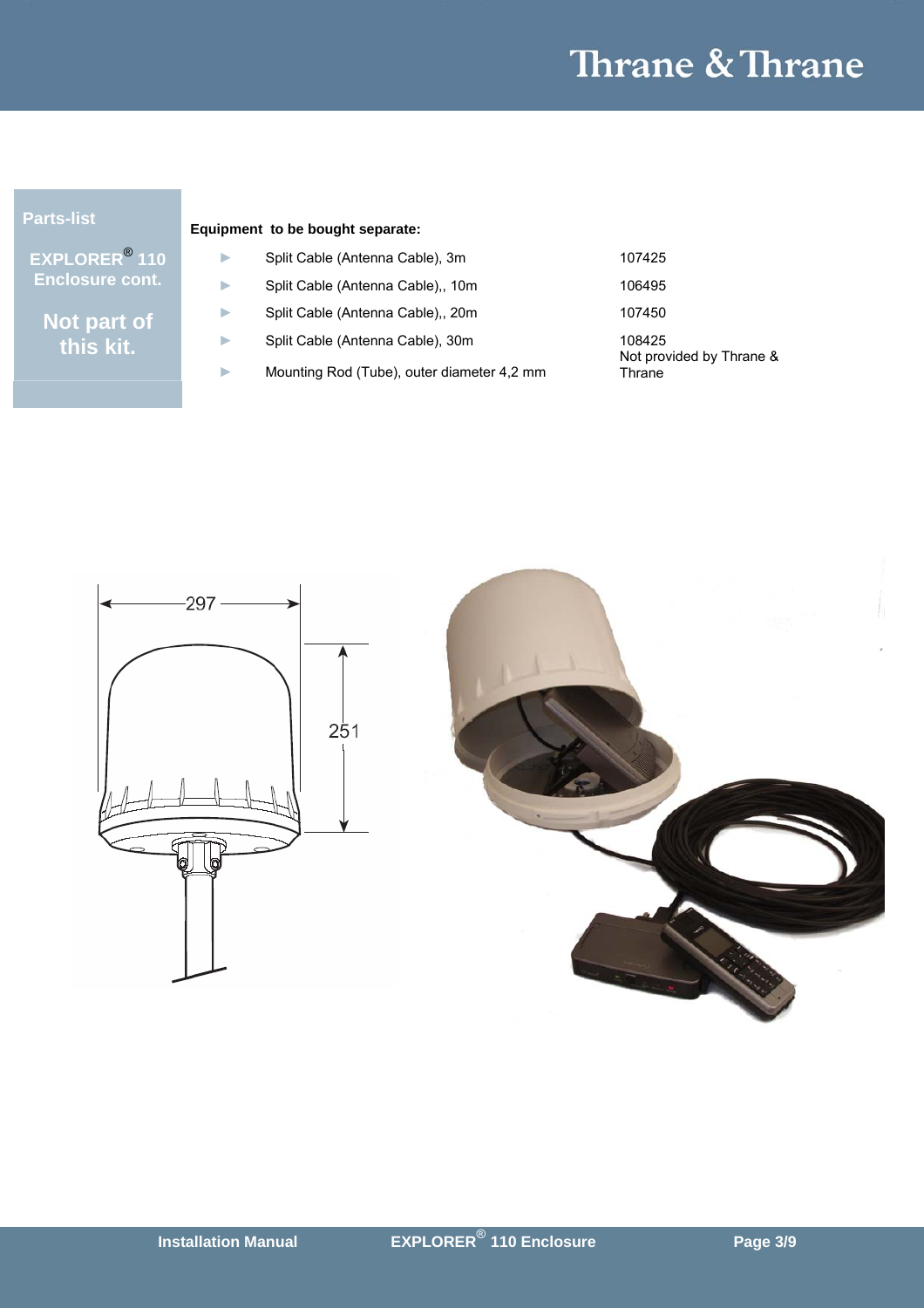

### **1. INTRODUCTION**

The EXPLORER<sup>®</sup> 110 can be separated in two parts, interlinked with a split cable (Antenna Cable). Maximum distance is 30 meters. The antenna connection cable has to be ordered separately, see list above. Using the EXPLORER<sup>®</sup> 110 Enclosure secures the antenna outdoor, while the Interface unit can be placed indoor only interlinked with one single cable. This gives easy connection of any application e.g. power, PC and phone and the user has easy access to monitor the terminals behaviour through the LED indicators, handset or PC. For many users it is important to protect the equipment from fraud, and also secure the SIM card with its personal information. The SIM card is located inside the Interface unit.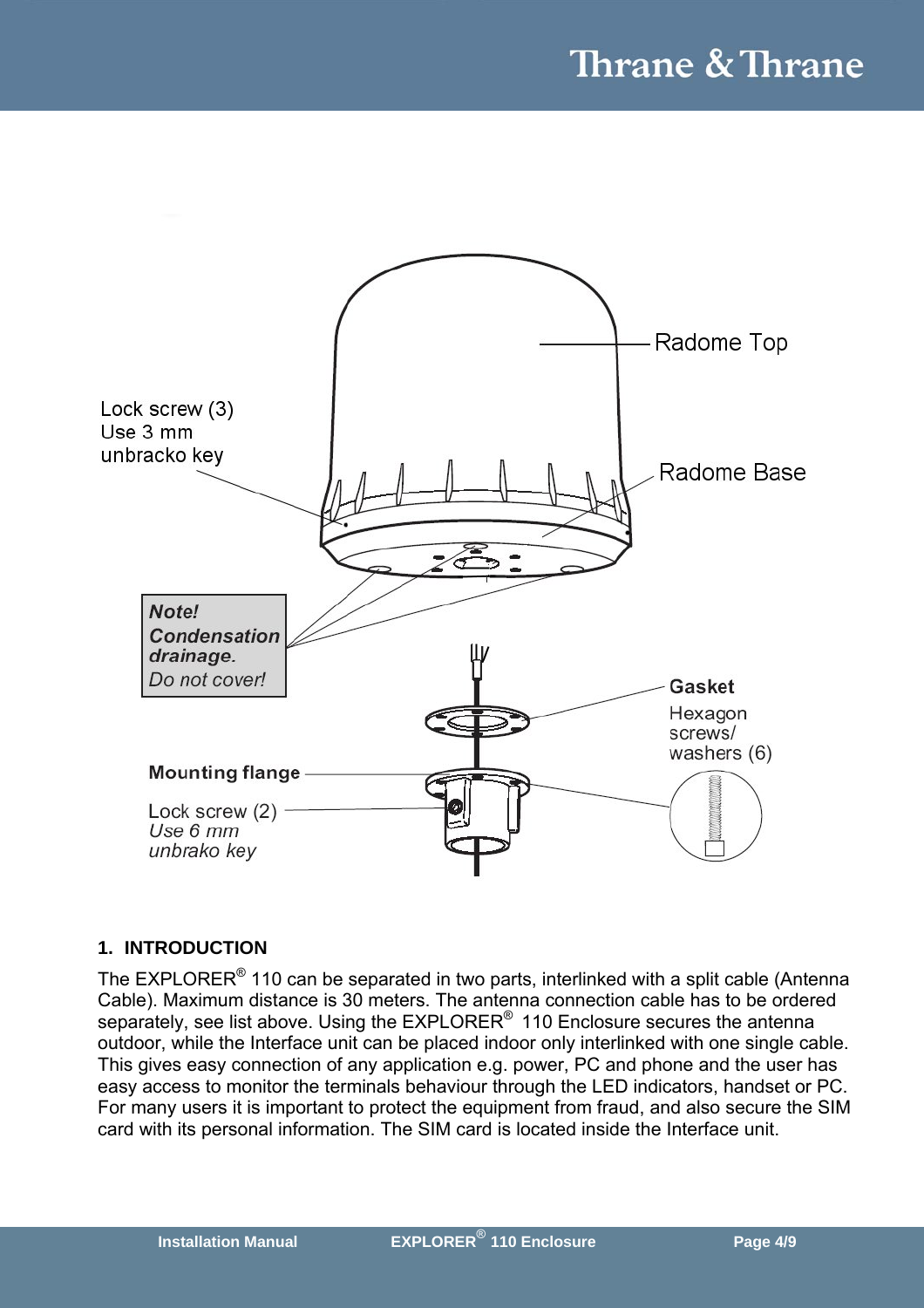### **2. HOW TO INSTALL**

The radome is delivered with a flange kit, that includes flange, screws and gasket.

![](_page_4_Figure_3.jpeg)

### **2.1 The Metal Plate**

The Terminal block and the Cable strap clamp is mounted to the metal plate using the enclosed screws. The 6 earlobes have to be bent upwards 90 degrees to get the plate fitted down in the radome base. The earlobes function is to remove reflections from the ground when the antenna has elevation less than 10 degrees.

![](_page_4_Figure_6.jpeg)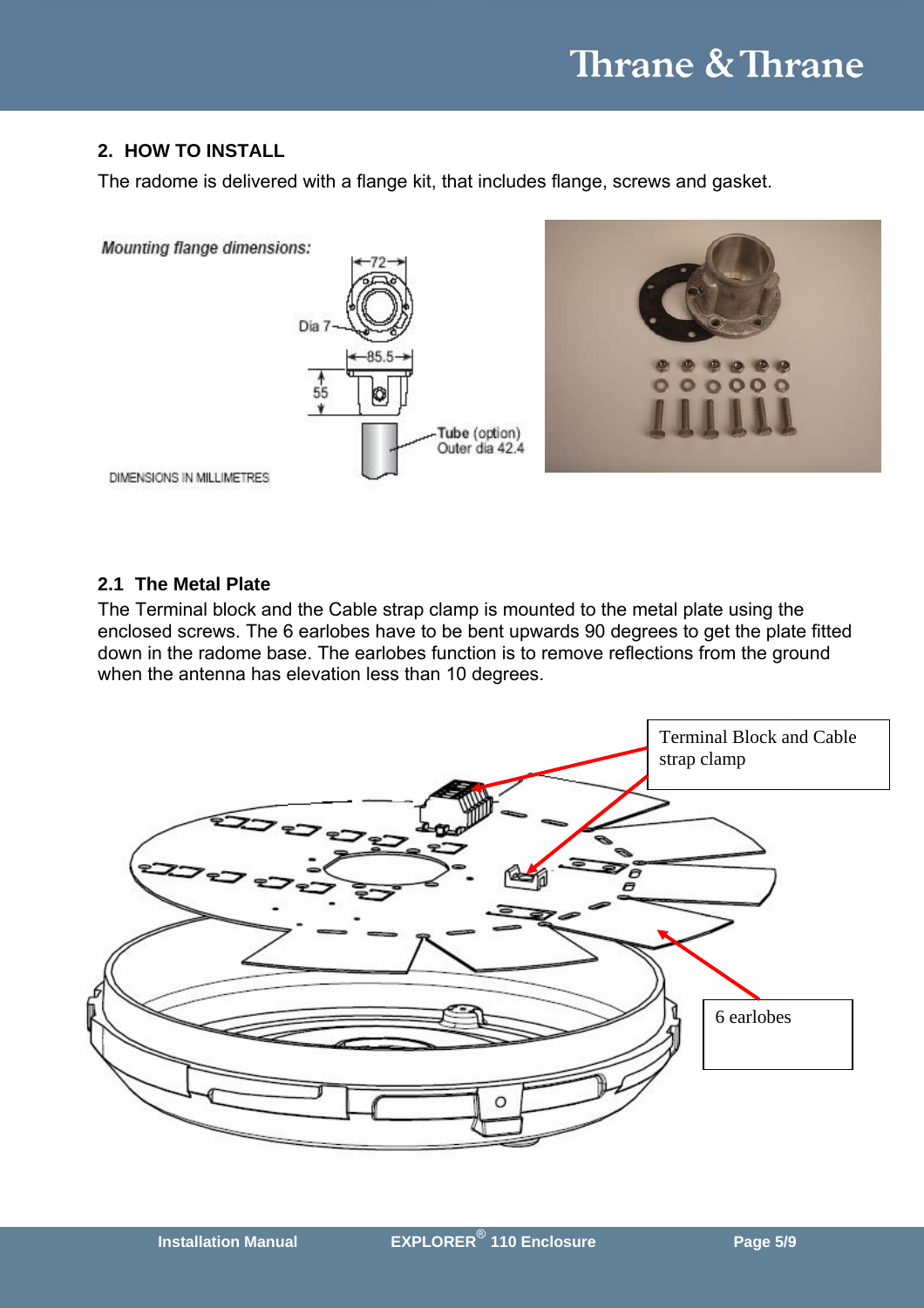### **2.2 The Antenna Connection Cable**

Any of the Antenna Connection cables can be used (has to be ordered separately, see list above). The Antenna Connection cable has to be cut in two, and connected to the Terminal Block inside the radome. This makes it possible to tread the cable inside the tube, and through a wall etc.

![](_page_5_Picture_3.jpeg)

### **2.3 The Terminal Block**

Make sure to strap the cable on both sides of the terminal block. This is to secure the cable inside the radome. Also make sure to connect equal cable colours to the terminal block. The terminal block has to be assembled, using 7 single terminal blocks, and 2 end pieces.

![](_page_5_Picture_6.jpeg)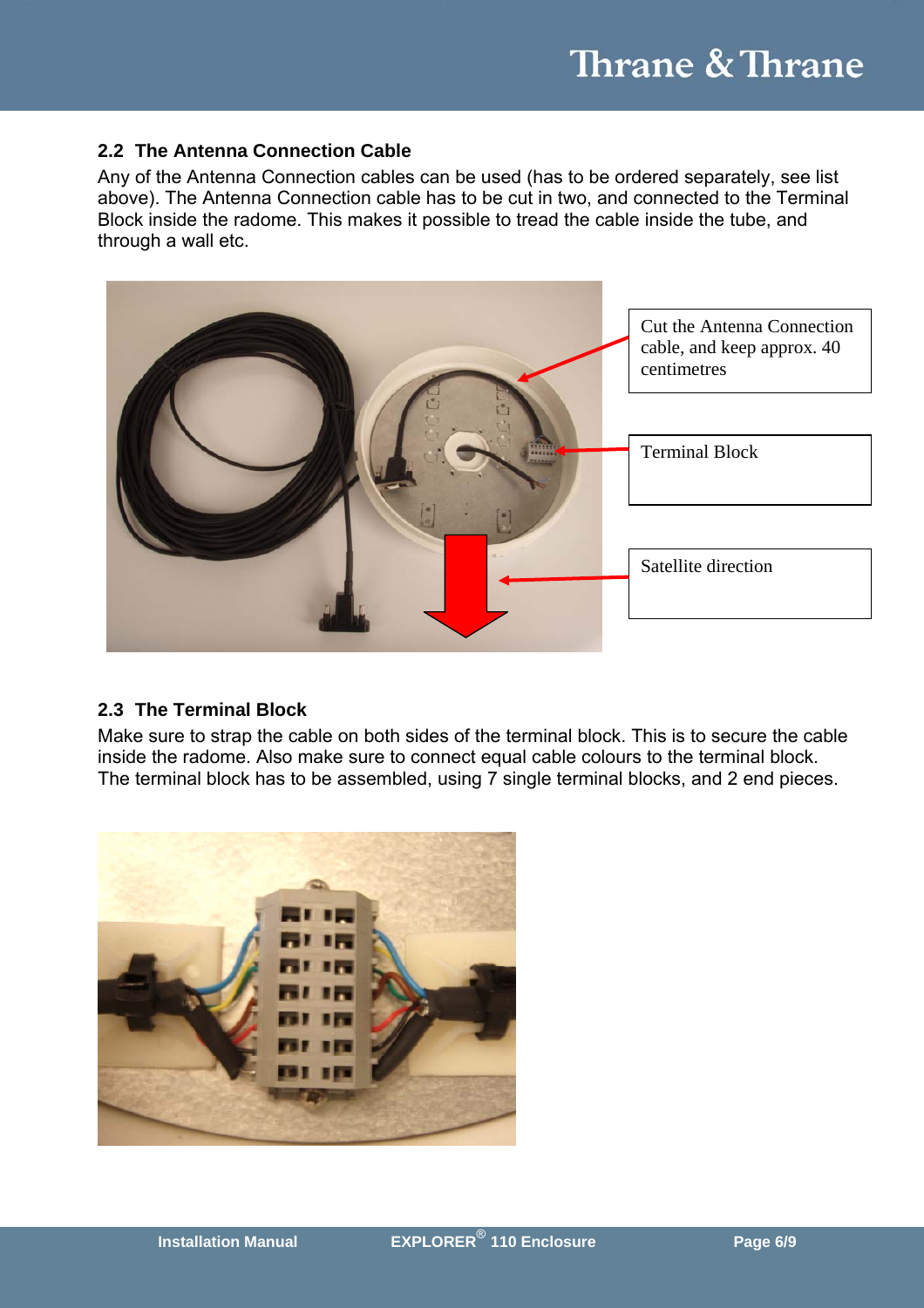### **2.4 Mount the Antenna**

Mount the flange and the metal plate to the radome base. The antenna is strapped onto the metal plate with four cable straps. It is important to find the correct elevation angle to the satellite before fastening the antenna.

The metal plate supports all elevation angles and mounting can be done in several ways. At the same time

![](_page_6_Picture_4.jpeg)

### **2.5 Assemble the Radome**

Mount the Radome base and flange to the tube, and adjust the antenna to the maximum satellite signal by moving the radome base to the right or left.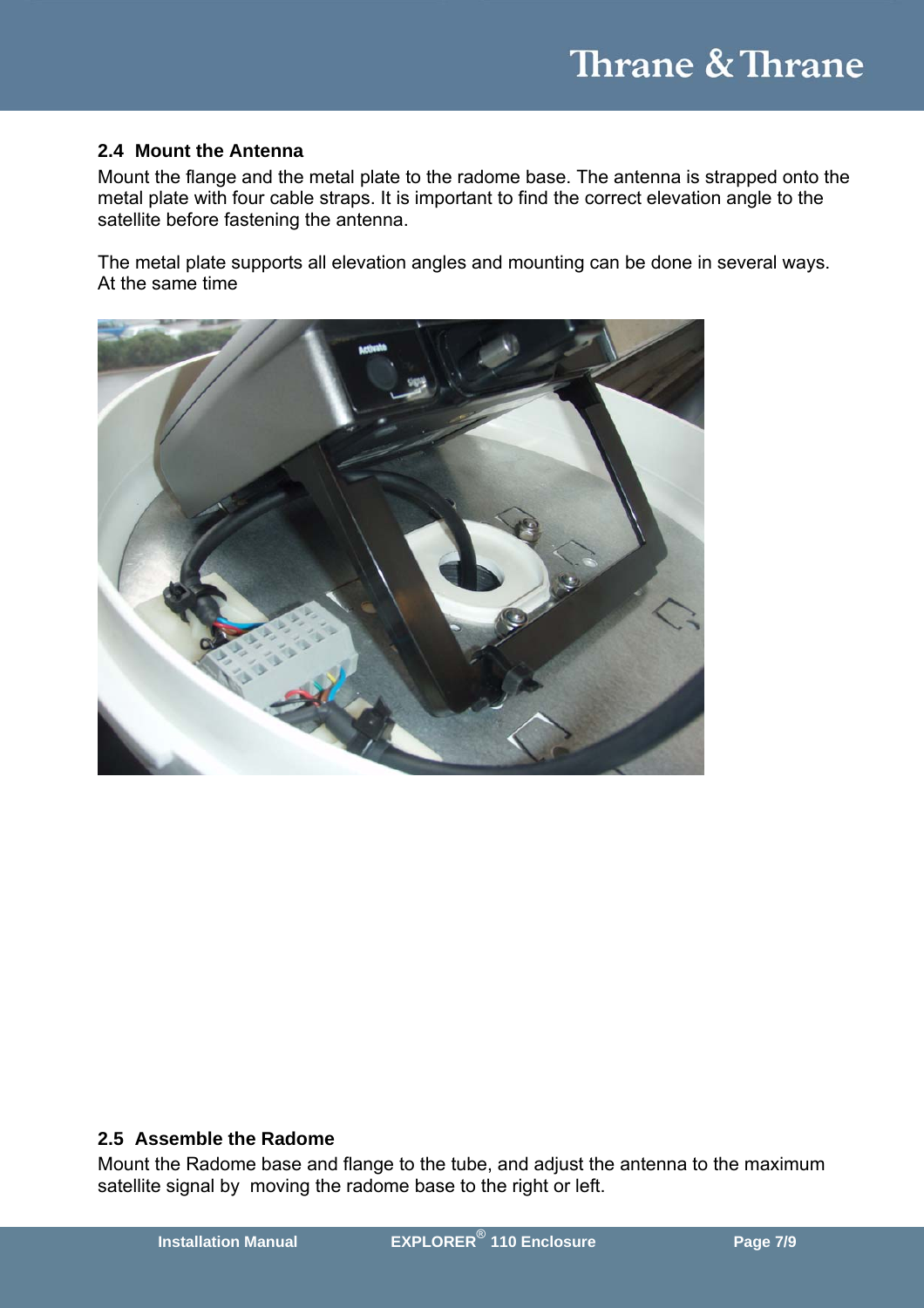![](_page_7_Picture_1.jpeg)

Use the LED, ISDN Handset, BGAN LaunchPad or the WEB MMI, to get the best possible signal at your location. Please read the User Manual for more information. The User Manual is available from the WEB-MMI and resides inside the terminal, the terminal IP-address is 192.168.0.1

![](_page_7_Figure_3.jpeg)

Secure the Flange to the tube using the two set screws, M12.